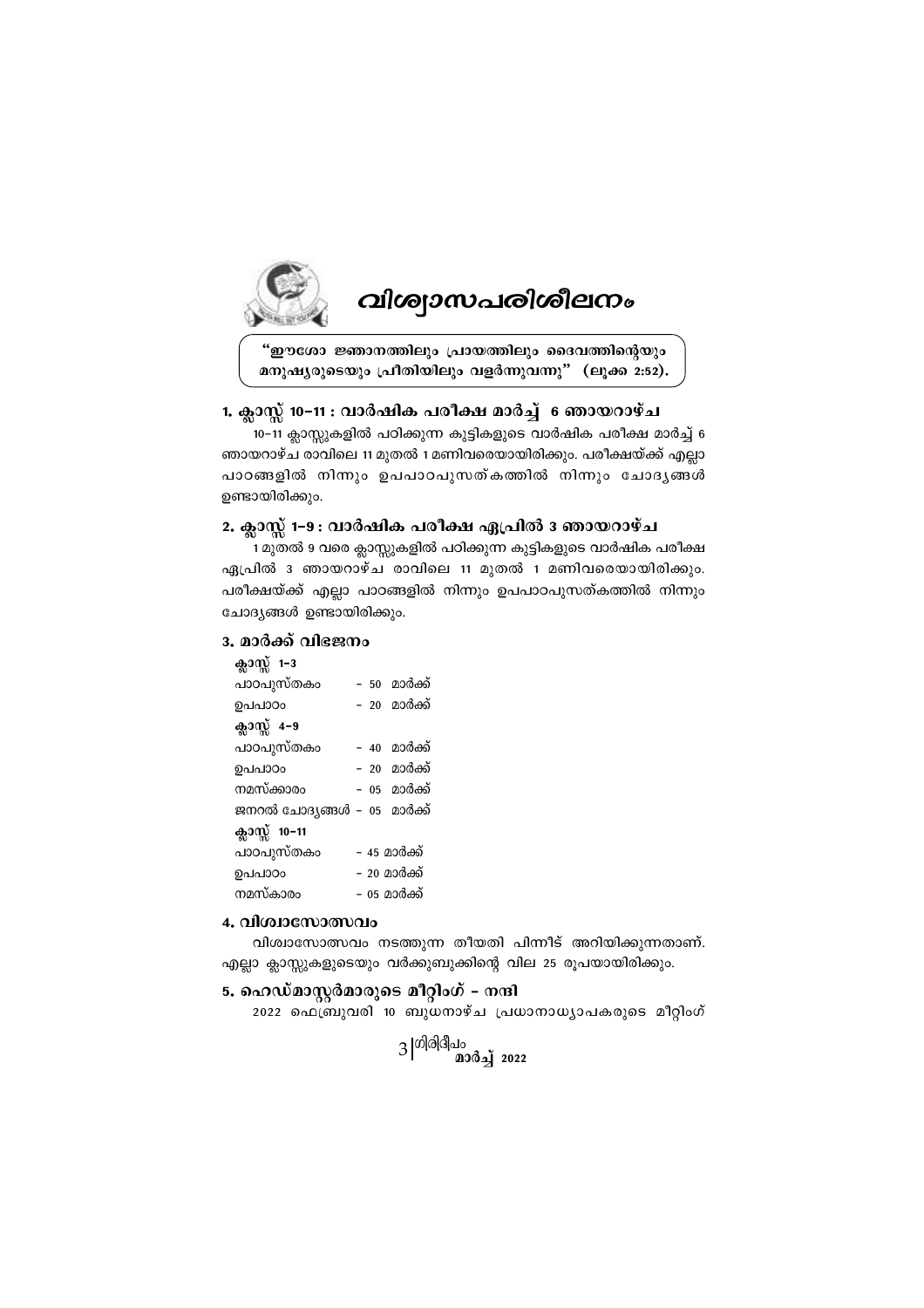ഓൺലൈനായി നടത്തി. അന്നേദിവസം ഹെഡ്മാസ്കേർസ് കോൺഫറൻസ് വിജയകരമായി നടത്തുന്നതിനുവേണ്ട കാര്യങ്ങൾ ചർച്ച ചെയ്തു. സാൻ ജോസ് മെട്രോപൊളിറ്റൻ സ്കൂളിന്റെ ഓഡിറ്റോറിയത്തിൽവെച്ച് മീറ്റിംഗ് നടത്താൻ തീരുമാനിച്ചു.

# 6. ASPCT പരീക്ഷ - മാർച്ച് 6 ഞായർ

വിശ്വാസപരിശീലകർക്ക് ഈ വർഷം പഠിക്കാനുള്ള "ആരാണ് നിങ്ങ ളുടെ ദൈവം" എന്ന പുസ്തകത്തിന്റെ അഞ്ചാമത്തെ അദ്ധ്യായത്തെ ആസ്പദമാക്കിയുള്ള ഓൺലൈൻ പരീക്ഷ മാർച്ച് 6 ഞായറാഴ്ച രാത്രി 9 മണിക്ക് നടത്തുന്നു.

## നിർദ്ദേശങ്ങൾ

- a. ഗുഗിൾ ഫോമിലൂടെ ആയിരിക്കും പരീക്ഷ നടത്തുന്നത്.
- $b$ . 25 ചോദൃങ്ങൾ പരീക്ഷയ്ക്ക് ഉണ്ടായിരിക്കും.
- $C.$  പുസ്തകത്തിന്റെ 121 മുതൽ 158 വരെയുള്ള പേജുകളിൽ നിന്നായിരിക്കും ചോദ്യ ങ്ങൾ ഉണ്ടാവുക.
- d. ഒരാൾ ഒരു പ്രാവശ്യം മാത്രമേ ഉത്തരങ്ങൾ പൂരിപ്പിച്ച് അയക്കുവാൻ പാടുള്ളൂ.
- e. പരീക്ഷയുടെ സമയം 15 മിനിറ്റായിരിക്കും.
- f. ഉത്തരങ്ങൾ സബ്മിറ്റ് ചെയ്തതിന്ശേഷം മാർക്കിന്റെ സ്ക്രീൻഷോട്ട് എടുത്ത് ഹെഡ്മാസ്റ്ററിന് നൽകേണ്ടതാണ്.
- g. അധ്യാപകർക്ക് ലഭിച്ച മാർക്കുകൾ ഹെഡ്മാസ്റ്റർ എഴുതി സുക്ഷിക്കേ ണ്ടതാണ്.

## 7. ASPCT പരീക്ഷ - മുടങ്ങിപ്പോയവർക്ക്

ആസ്പെക്ട് പരീക്ഷ ഇടയ്ക്കുവച്ച് മുടങ്ങിപ്പോയവർക്കും ഇതുവരെ പരീക്ഷയിൽ പങ്കെടുക്കാൻ സാധിക്കാത്തവർക്കും വിശ്വാസപരിശീലന കേന്ദ്രം വീണ്ടും പരീക്ഷ നടത്തുന്നു. എല്ലാ ദിവസവും രാത്രി 9 മണിക്കായി രിക്കും പരീക്ഷ.

- മാർച്ച് 7 അദ്ധ്യായം 1
- മാർച്ച് 9 അദ്ധ്യായം 2
- മാർച്ച് 11 അദ്ധ്യായം 3
- മാർച്ച് 13 അദ്ധ്യായം 4
- മാർച്ച് 15 അദ്ധ്യായം 5
- മാർച്ച് 17 അദ്ധ്യായം 1-5

#### 8. ASPCT പരീക്ഷ – നന്ദി

"ആരാണ് നിങ്ങളുടെ ദൈവം" എന്ന പുസ്തകത്തിന്റെ നാലാമത്തെ അദ്ധ്യായം ആസ്പദമാക്കി വിശ്വാസപരിശീലകർക്ക് ഫെബ്രു 6 ഞായറാഴ്ച രാത്രി 9 മണിക്ക് നടത്തിയ ഓൺലൈൻ പരീക്ഷയിൽ 1864 വിശ്വാസപരി

$$
4\vert^{\textrm{0}}\vert^{\textrm{3}}\vert^{\textrm{3}}\!\!\!\!\!\!\!\!\!\!\!\!^{\textrm{4}\textrm{9}}
$$
 മാർച്ച് 2022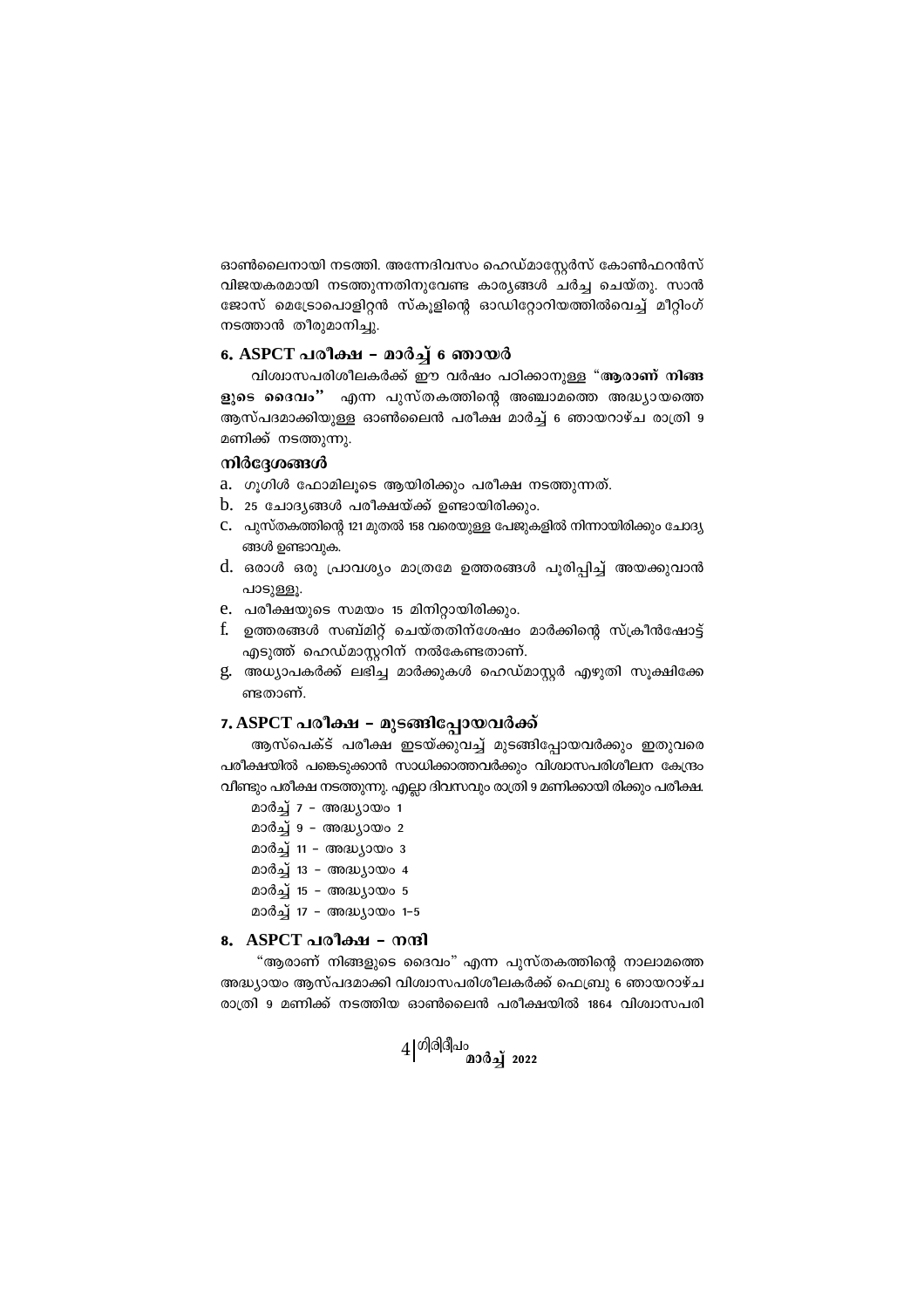ശീലകർ പങ്കെടുത്തു. പരീക്ഷയിൽ പങ്കെടുത്ത എല്ലാ വിശ്വാസപരിശീ ലകർക്കും അഭിനന്ദനങ്ങൾ.

## 9. സ്ലാഫ് മീറ്റിംഗ്

എല്ലാ സൺഡേ സ്കുളുകളിലും ബഹു. വികാരിയച്ചന്റെ അദ്ധ്യക്ഷത യിൽ സ്റ്റാഫ് മീറ്റിംഗ് നടത്തണം. മാർച്ച് 13 ഞായറാഴ്ച സ്റ്റാഫ് മീറ്റിംഗ്കൂടി വിശ്വാസപരീശീലന പ്രവർത്തനങ്ങളും വാർഷികപരീക്ഷയും സുഗമമായി നടത്തുന്നതിനുവേണ്ട ക്രമീകരണങ്ങൾ നടത്തണം.

# 10. റെഗുലർ സൺഡേ ക്ലാസ്റ്റുകൾ

ഗവൺമെന്റിന്റെ നിർദ്ദേശങ്ങൾ പാലിച്ചുകൊണ്ട് മാർച്ച് മാസത്തിലെ എല്ലാ ഞായറാഴ്ചകളിലും വിശ്വാസപരിശീലന ക്ലാസുകൾ നടത്തേണ്ടതാണ്.

# 11. സ്നേഹവീട് - ഭവനപദ്ധതി

സ്നേഹവീട് ഭവനപദ്ധതിയോട് സഹകരിച്ചുകൊണ്ടിരിക്കുന്ന എല്ലാ വിശ്വാസപരിശീലകർക്കും നന്ദി. ഭവനങ്ങളുടെ പണികൾ മാർച്ച് മാസത്തിൽ ആരംഭിക്കുന്നതാണ്. ഇനിയും തുക നല്കാത്തവർ സംഭാവന സമാഹ രിച്ച് ഓഫീസിൽ നല്കുമല്ലോ.

### സംഭാവന നൽകിയ സൺഡേ സ്കൂൾ

പുന്നക്കുന്ന് - 3000.00

#### 12. അതിരുപതാ മതബോധന കമ്മിറ്റി

2021 - 2022 പ്രവർത്തന വർഷത്തെ അതിരൂപതാ മതബോധന കമ്മിറ്റി അഭിവന്ദ്യ മാർ ജോസഫ് പാംപ്പാനി പിതാവിന്റെ അദ്ധ്യക്ഷതയിൽ 2022 ഫെബ്രു വരി 22-ാം തീയതി ചൊവ്വാഴ്ച ഉച്ചകഴിഞ്ഞ് 2.30 മുതൽ 4.30 വരെ ഓൺലൈനായി ചേർന്നു. അഭിവന്ദ്യ മാർ ജോർജ് ഞറളക്കാട്ട് പിതാവ് മതബോധനകമ്മിറ്റി ഉദ്ഘാടനം ചെയ്തു. മോൺ. അലക്സ് താരാമംഗലം ആശംസകൾ നേർന്നു. ഫാ. ജേക്കബ് വെണ്ണായപ്പിള്ളിൽ സ്വാഗതവും, ഫാ. ജോസഫ് വടക്കേപ്പറമ്പിൽ നന്ദിയും പറഞ്ഞു. സി. റോസിലിയ എൻ.എസ്, സി. റോഷ്നി എഫ്.സി.സി എന്നിവർ പ്രാർത്ഥനയ്ക്ക് നേതൃത്വം നൽകി. മീറ്റിംഗിൽ 2021–22 പ്രവർത്തനവർഷത്തെ റിപ്പോർട്ട് അവതരിപ്പിച്ചു. മതബോധന കൗൺസിലിൽ സന്യാസ സമൂഹങ്ങളുടെ പ്രൊവിൻഷ്യൽസും, ബഹു. ഫൊറോന വികാരിയച്ചൻമാരും ഫൊറോന പ്രസിഡന്റുമാരും, ഫൊറോന സെക്രട്ടറിമാരും മറ്റ് പ്രത്യേകം തെരഞ്ഞെടുക്കപ്പെട്ടവരും സംബന്ധിച്ചു.

#### തീരുമാനങ്ങൾ

- a. ഈസ്റ്റർ പരീക്ഷ ഏപ്രിൽ 3 ഞായറാഴ്ച നടത്താൻ തീരുമാനിച്ചു.
- b. വിശ്വാസോത്സവം നടത്തേണ്ട തീയതി ഗവേണിംഗ് ബോഡിയിൽ ചർച്ച ചെയ്ത് തീരുമാനിക്കുക.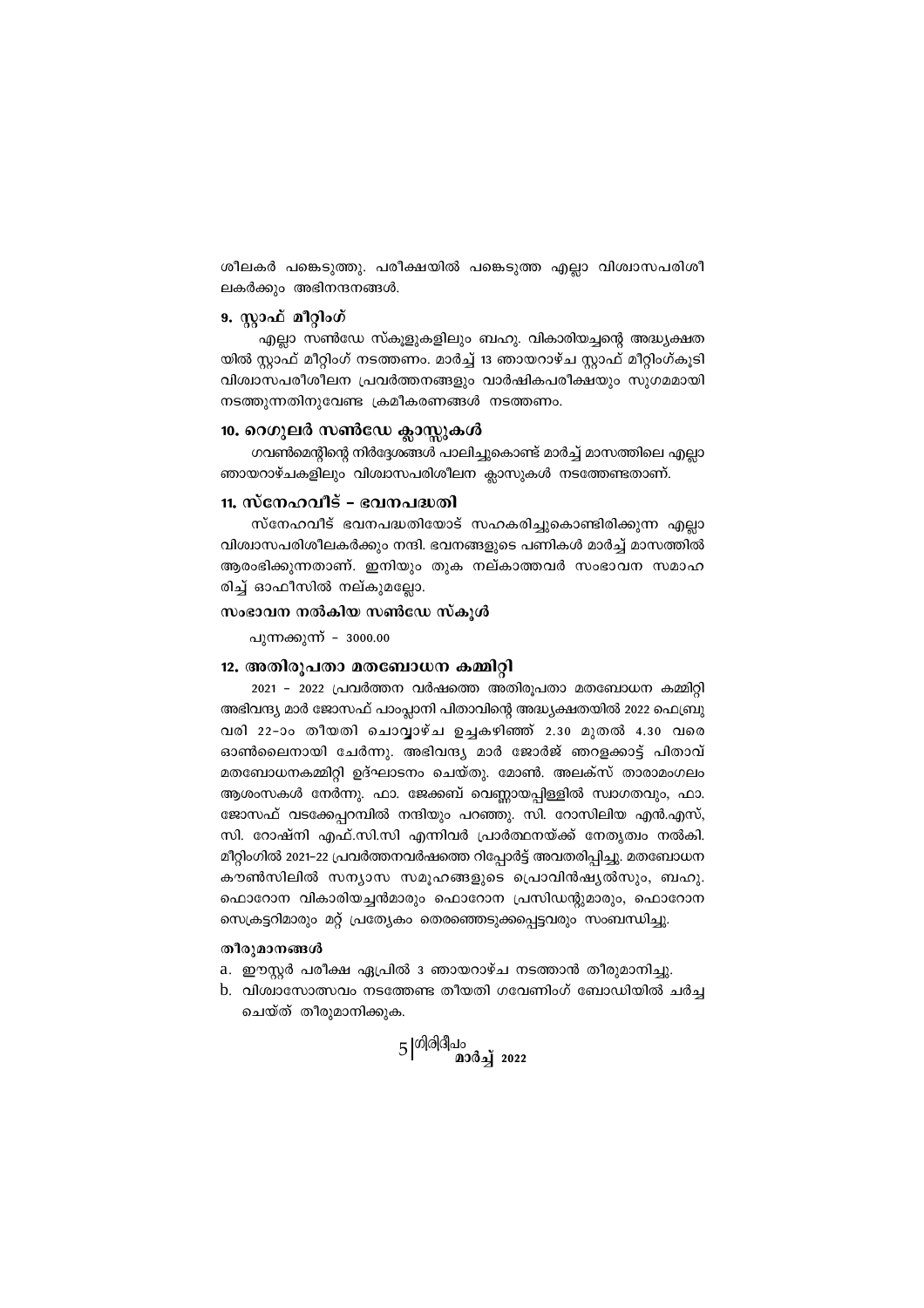$6|$ <sup>ഗിരിദീപം</sup> മാർച്ച് 2022

29-03-2022 ചൊവ്വ  $9.00$  am 29-03-2022 ചൊവ്വ 10.30 am 29-03-2022 ചൊവ്വ 29-03-2022 ചൊവ്വ പൈസക്കരി 29-03-2022 ചൊവ്വ 03.45 pm ചെമ്പേരി 29-03-2022 ചൊവ്വ 05.00 pm ചെമ്പന്തൊട്ടി 30-03-2022 ബുധൻ 09.00 am വായാട്ടുപറമ്പ് 30-03-2022 ബുധൻ 10.30 am ആലക്കോട് 30-03-2022 ബുധൻ 12.00 pm മേരിഗിരി 30-03-2022 ബുധൻ 02.30 pm ചെറുപുഴ 30-03-2022 ബുധൻ 03.45 pm തോമാപുരം 30-03-2022 ബുധൻ 05.00 pm വെള്ളരിക്കുണ്ട് 31-03-2022 വ്യാഴം 09.00 am പനത്തടി 31-03-2022 വ്യാഴം 11.30 am കാഞ്ഞങ്ങാട് 31-03-2022 വ്യാഴം 02.30 pm 31-03-2022 011090 തളിപ്പറമ്പ് 05.00 pm

നടത്തുവാൻ ആഗ്രഹിക്കുന്നു. എല്ലാ ഹെഡ്മാസ്റ്റർമാരും കൂട്ടായ്മയിൽ പങ്കെ ടുക്കുവാൻ ശ്രദ്ധിക്കുമല്ലോ. പ്രസ്തുത മീറ്റിംഗിൽ വച്ച് ഓഫീസിൽ അടയ്ക്കു വാനുള്ള വിവിധ തുകകൾ അടച്ച് സഹകരിക്കുമല്ലോ (സ്റ്റുഡന്റ് സ് ഫണ്ട്, ചോദ്യപേ പ്പർ തുക, ഗിരിദീപം, പാഠപുസ്തക - ഉപപാഠപുസ്തക തുകകൾ etc...) ഐറോന തീയതി  $\omega$ a $\omega$ പേരാവുർ എടുർ കുന്നോത്ത് 12.00 pm നെല്ലിക്കാംപൊയിൽ 02.30 pm

# 13. ഹെഡ്മാസ്റ്റർമാരുടെ ഫൊറോന മീറ്റിംഗ് 2021-2022 പ്രവർത്തനവർഷത്തെ സൺഡേ സ്കൂൾ പ്രവർത്തനങ്ങൾ

 $i$ . പ്രതിഭാസംഗമം (ക്ലാസ്സ് 7, 12)സാഹചര്യം അനുകൂലമാകുമ്പോൾ നടത്തുക.

വിലയിരുത്തുന്നതിനും വരുന്ന അധ്യയന വർഷത്തെക്കുറിച്ച് പ്ലാൻ ചെയ്യുന്ന തിനുമായി മാർച്ചു മാസത്തിൽ ബഹു. ഹെഡ്മാസ്റ്റർമാരുടെ ഫൊറോന മീറ്റിംഗ്

- h. ആമുഖ സെമിനാർ നടത്തുക.
- നടത്തുക.
- g. എല്ലാ ഇടവകകളിലും മാതാപിതാക്കൾക്ക് ബോധവത്ക്കരണ ക്ലാസ്സുകൾ
- f. വിശ്വാസപരിശീലകരുടെ റീജിയണൽ സംഗമം നടത്തുക.
- e. എല്ലാ വിശ്വാസപരിശീലകർക്കും ദൈവശാസ്ത്രകോഴ്സ് നിർബന്ധമാ ക്കുക.
- ടിപ്പിക്കുക.
- d. വിശ്വാസപരിശീലകർക്ക് മൂന്നു ദിവസം നീണ്ടുനിൽക്കുന്ന ധ്യാനം സംഘ
- c. 2022-2023 പ്രവർത്തനവർഷത്തിൽ കുട്ടികൾക്ക് ധ്യാനം നടത്തുക.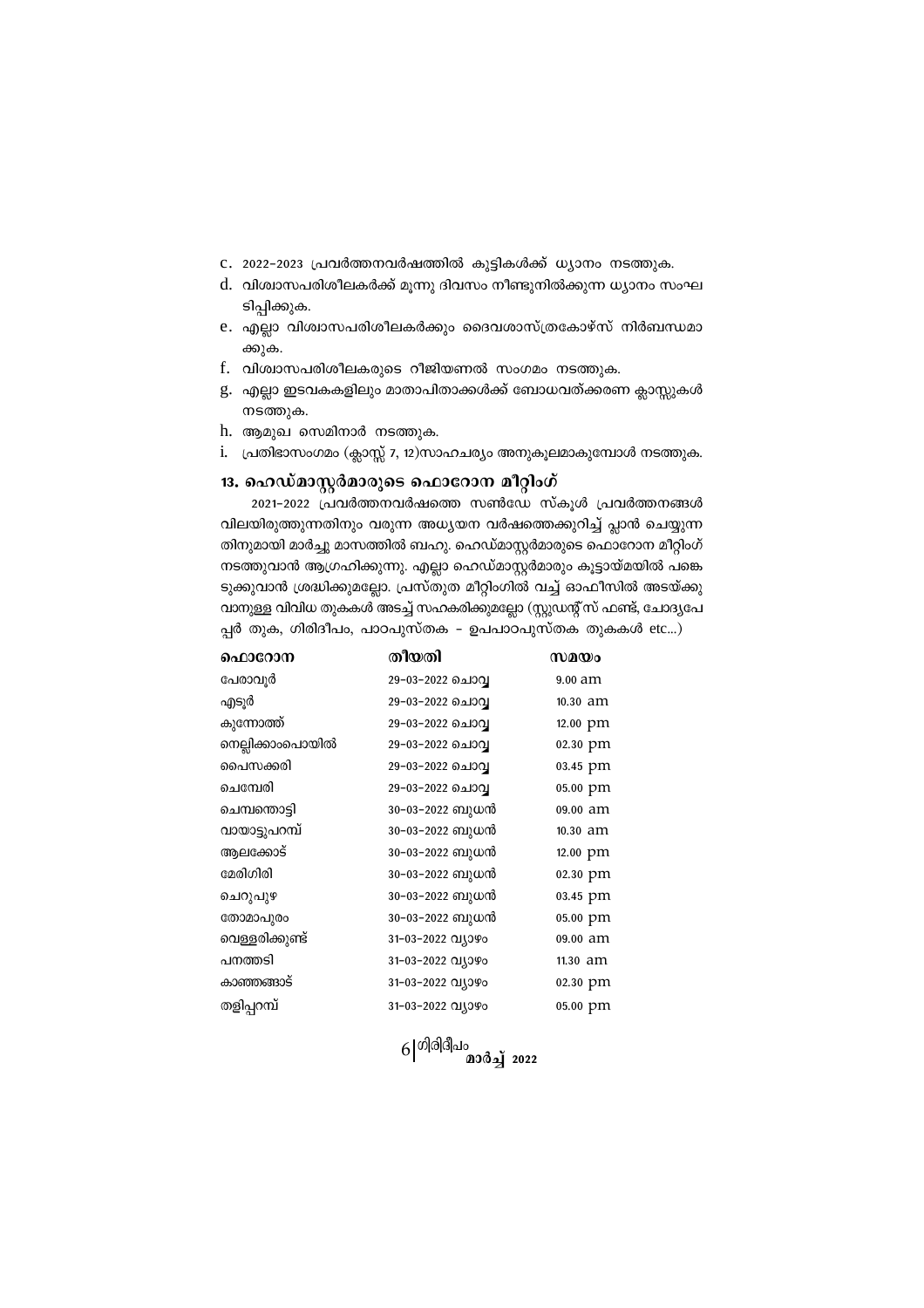#### 14. താഴെ കൊടുത്തിരിക്കുന്ന കാര്യങ്ങൾ പ്രത്യേകം ശ്രദ്ധിക്കുക

1. അതിരൂപതാ മതബോധനകമ്മിറ്റിയുടെ (2011 ജൂൺ 14) നിശ്ചയപ്രകാരം സൺഡേസ്കൂൾ മതാധ്യാപകരുടെ റിട്ടയർമെന്റ് പ്രായം 65 വയസ് ആണ്. റിട്ടയർ ചെയ്യുന്ന അധ്യാപകരെ ഇടവകാതലത്തിൽ ആദരിക്കേണ്ട താണ്. ഇടവകാ തിരുനാളിനോടനുബന്ധിച്ചുള്ള സൺഡേസ്കൂൾ വാർഷികയോഗങ്ങൾ അതിനായി പ്രയോജനപ്പെടുത്തുമല്ലോ. കൂടാതെ ഹെഡ്മാസ്റ്റർമാരുടെ സേവനകാലം 15 വർഷമായിട്ടാണ് കമ്മിറ്റി നിശ്ചയി ച്ചിരിക്കുന്നത്. തുടർന്നും അവർക്ക് (65 വയസുവരെ) സൺഡേസ്കുളിൽ പഠിപ്പിക്കാവുന്നതാണ്.

#### 15. ഓഫീസിൽ അടയ്ക്കേണ്ട തുകകൾ

2021-22 പ്രവർത്തന വർഷത്തിൽ ഓഫീസിൽ അടയ്ക്കേണ്ട വിവിധ തുകകൾ (സ്റ്റുഡന്റസ് ഫണ്ട്, ചോദ്യപേപ്പർ, പാഠപുസ്തകങ്ങൾ, ഉപപാഠ പുസ്തകങ്ങൾ etc...) ശേഖരിച്ച് ബാങ്ക് വഴി അടയ്ക്കണമെന്ന് ഓർമിപ്പി ക്കുന്നു. താഴെ കൊടുത്തിരിക്കുന്ന അക്കൗണ്ടിലേയ്ക്കാണ് തുക ട്രാൻസ്ഫർ ചെയ്യേണ്ടത്. തുക ട്രാൻസ്ഫർ ചെയ്യുന്നവർ ഡയറക്ടറച്ചനെ ഫോൺ വഴി അറിയിക്കുകയോ വാട്സ്ആപ്പ് നമ്പറിലേക്ക് സന്ദേശം നൽകുകയോ ചെയ്യണം.

A/c Holder: Department of Catechesis A/c No: 0078053000073503 **IFSC: SIBL 0000078** Bank: South Indian Bank, Thalassery

# 16. സിനഡാലിറ്റി – സർവ്വെ

പരിശുദ്ധപിതാവിന്റെ ആഗ്രഹപ്രകാരം 2023-ലെ Synod on Synodality-യിൽ പങ്കെടുത്ത് അഭിപ്രായങ്ങൾ രേഖപ്പെടുത്തുവാൻ എല്ലാ വിശ്വാസ പരിശീലകർക്കും സുവർണ്ണാവസരം. തടസ്സം കൂടാതെയും ഉപേക്ഷ കൂടാതെ യും മുൻവിധികളില്ലാതെയും വിശ്വാസപരിശീലകർക്ക് അഭിപ്രായം രേഖപ്പെ ടുത്തുവാൻ സാധിക്കും.

## വിശ്വാസപരിശീലകർ ചെയ്യേണ്ടത്

- a. വത്തിക്കാൻ പുറത്തിറക്കിയ Preparatory Document on Synod on Synodality-യെ അടിസ്ഥാനമാക്കിയുള്ള ഓൺലൈൻ ചോദ്യാവലി പൂരിപ്പിക്കുക.
- b. വത്തിക്കാന്റെ മീഡിയാവിഭാഗമായ Delibera വഴിയാണ് ഓൺലൈൻ ചോദ്യാവലി ലഭിക്കുക. വിശ്വാസപരിശീലകർ Delibera-യിൽ പേര് രജിസ്റ്റർ ചെയ്യണം.
- c. Delibera രജിസ്ട്രേഷൻ വഴി ലഭിക്കുന്ന വിശകലനങ്ങൾ വത്തിക്കാൻ മീഡിയ വിഭാഗത്തിലേക്കാണ് റിപ്പോർട്ട് ചെയ്യപ്പെടുന്നത്.
- d. ഈ സർവ്വേ പൂർത്തിയാക്കുവാൻ 15 മിനിട്ട് സമയം മതി.
- e. മാർച്ച് അവസാനത്തിനു മുമ്പായി ഓൺലൈൻ സർവ്വേഫോം പൂരിപിച്ചയക്കണം.